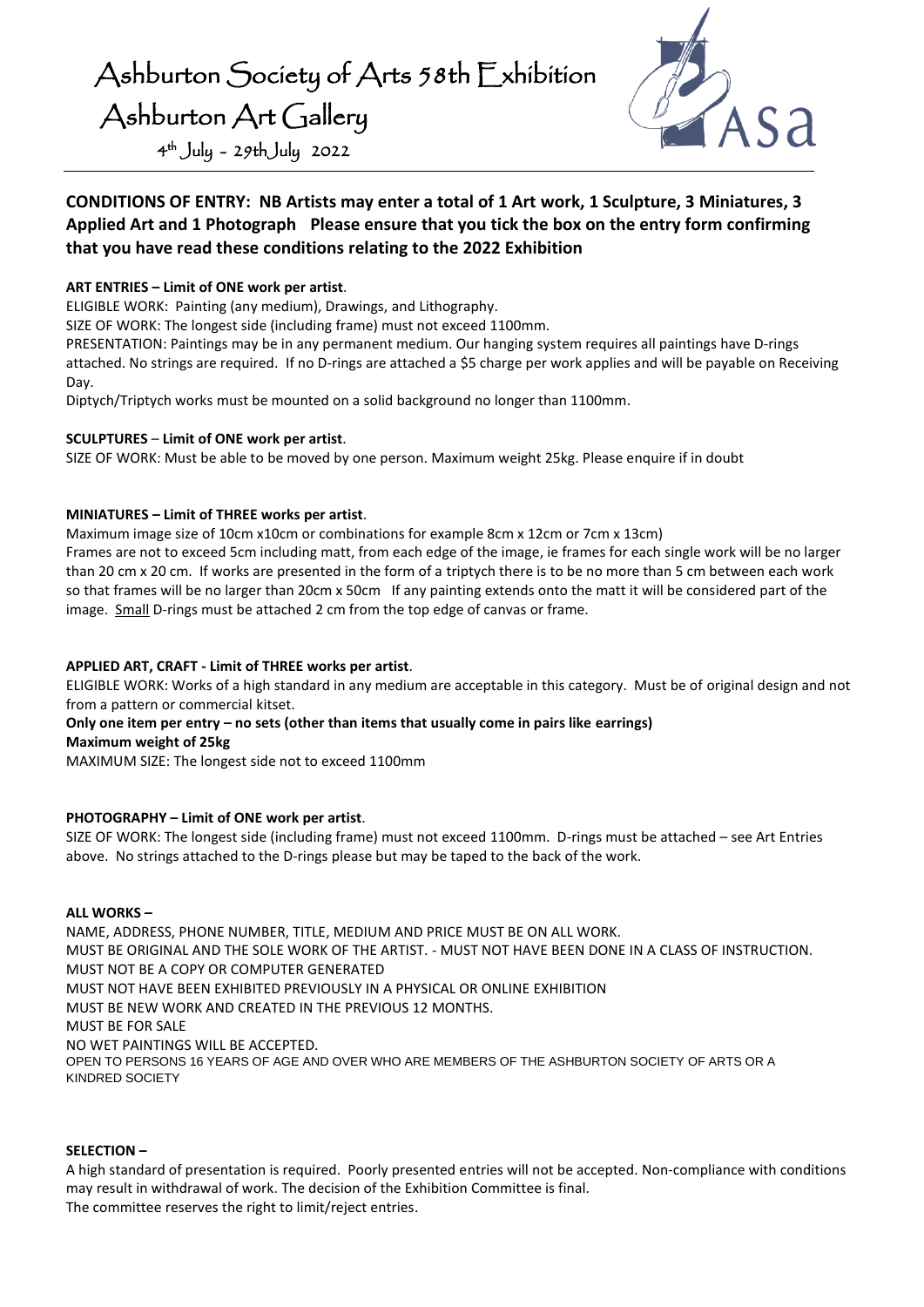#### **ENTRY FEE –**

To be included with Entry form. \$20.00 for each Art Entry. \$20.00 for each Sculpture \$20.00 for up to three Miniatures \$10.00 for each Applied Art and Craft entries, ie \$30 for three \$20.00 for each Photograph NO REFUNDS

#### **ENTRY FORM –**

Each artist must complete the Entry Form FULLY. Please make sure names and titles are spelt correctly. Entries can be submitted on-line via our website [www.ashburtonsocietyarts.co.nz](http://www.ashburtonsocietyarts.co.nz/) or posted to 53 Short Street, Ashburton. Fees and entry forms due by  $7<sup>th</sup>$  June 2021. No late entries or changes to entries will be accepted.

#### **COMMISSION & HANGING -**

27.5% will be deducted off the stated selling price of works sold. Hanging is the sole responsibility of the exhibition committee. No work shall be moved.

#### **PACKAGING & FREIGHT –**

Couriered works will only be accepted if suitably crated or packaged. They should be boxed in rigid, reusable packaging with the return address of the sender clearly marked as this packaging will be used for the return of works. The society will not be responsible for works of art damaged in transit. Prepaid return tickets must be included with artworks in a self-addressed envelope (to be returned if works are not sold). Works personally delivered need no packaging – any packaging left at the gallery on delivery day becomes the property of the Ashburton Society of Arts.

#### **DELIVERY & COLLECTION – please note dates and times as late entries will not be accepted**

All couriered works of art to be delivered to the Ashburton Art Gallery, 132 Wills Street, Ashburton, by Thursday 23rd June. Personal delivery to Ashburton Art Gallery, 327 *West Street*, on Saturday 25 th June*,* between 10 am and 2.00 pm **Please note that this is during the Matariki long weekend so if you are not able to attend in person you must make other arrangements to ensure your works reach the Ashburton Gallery by 2 pm on 25th June if being personally delivered or by Thursday 23rd June if being sent by courier.**

Entries (if not sold) must be collected after the closing of the exhibition Friday 29th July between 4.30pm and 7.00pm or Saturday 30<sup>th</sup> July between 10.00am and 12 noon. A charge may be made if uncollected work has to be stored.

#### **INSURANCE –**

All reasonable care will be taken in handling all entries but no liability for any loss or damage will be accepted by the Ashburton Society of Arts nor any of its officers or assistants.

**Insurance is the sole responsibility of entrants in transit and during the exhibition.**

#### **IMPORTANT DATES:**

**7 th May – Entries open**

**7 th June - Entry form and exhibition fee due.**

**23 rd June - Courier Delivery to the Ashburton Art Gallery - final day**

**25 h June - Personal Delivery to Ashburton Art Gallery between 10.00am and 2.00pm – see note above**

**4 th July - Opening Night.**

**29st July - Collection of unsold work between 4.30pm and 7.00pm at Ashburton Art Gallery.**

**30 th July - Further collection of unsold work between 10.00am and 12 noon.** 

For any further enquiries please contact Kay Begg 0274 650010 Or Nel Davison 027 2415966 Or email [ashsocart@gmail.com](mailto:ashsocart@gmail.com)